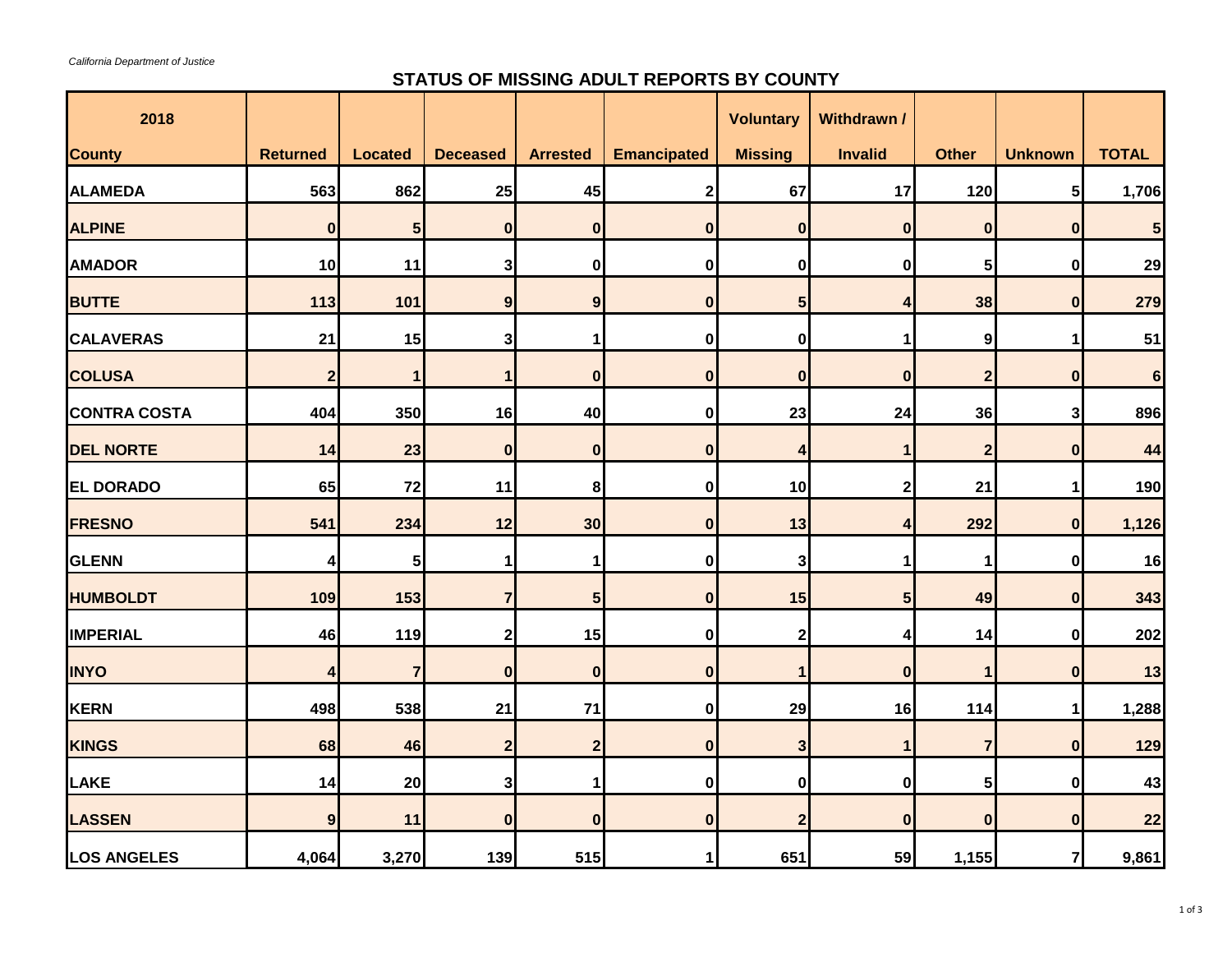## **STATUS OF MISSING ADULT REPORTS BY COUNTY**

| 2018                  |                 |                |                 |                 |                    | <b>Voluntary</b> | Withdrawn /    |                |                 |              |
|-----------------------|-----------------|----------------|-----------------|-----------------|--------------------|------------------|----------------|----------------|-----------------|--------------|
| <b>County</b>         | <b>Returned</b> | <b>Located</b> | <b>Deceased</b> | <b>Arrested</b> | <b>Emancipated</b> | <b>Missing</b>   | <b>Invalid</b> | <b>Other</b>   | <b>Unknown</b>  | <b>TOTAL</b> |
| <b>MADERA</b>         | 76              | 78             | 5 <sub>5</sub>  |                 | 0                  | 5                | 5              | 18             | $\mathbf{2}$    | 193          |
| <b>MARIN</b>          | 65              | 146            |                 | 7               | $\mathbf 0$        | 3                |                | 18             | 0               | 250          |
| <b>MARIPOSA</b>       | $\overline{7}$  | 11             | $\bf{0}$        | $\bf{0}$        | 0                  | $\mathbf{0}$     | $\bf{0}$       | 1              | $\bf{0}$        | 19           |
| <b>MENDOCINO</b>      | 15              | 29             | 6               | 2               | $\mathbf 0$        | 3                |                | 7              | 0               | 63           |
| <b>MERCED</b>         | 104             | 118            | 3 <sup>1</sup>  | 9               | $\mathbf{0}$       | 7                | 28             | 18             | 1               | 288          |
| <b>MODOC</b>          | $\mathbf{3}$    | 9              | $\pmb{0}$       | $\bf{0}$        | $\mathbf 0$        | 0                | 0              | $\bf{0}$       | 0               | 12           |
| <b>MONO</b>           |                 |                | $\bf{0}$        | $\bf{0}$        | $\mathbf 0$        | $\bf{0}$         | $\bf{0}$       | $\bf{0}$       | $\bf{0}$        | $\mathbf{2}$ |
| <b>MONTEREY</b>       | 128             | 174            | 4               | 5               | $\mathbf 0$        | 15               | 2              | 35             | 0               | 363          |
| <b>NAPA</b>           | 53              | 18             | $\mathbf{0}$    | 1               | $\mathbf{0}$       | 7                | $\bf{0}$       | $\overline{7}$ | 0               | 86           |
| <b>NEVADA</b>         | 30              | 39             | 7               | 4               | $\mathbf 0$        | 7                | 0              | 8              | 0               | 95           |
| <b>ORANGE</b>         | 1,011           | 918            | 33              | 125             | $\mathbf{0}$       | 65               | 12             | 252            | $\mathbf{3}$    | 2,419        |
| <b>PLACER</b>         | 107             | 171            | 9               | 9               | $\mathbf 0$        | 14               | 13             | 32             | 0               | 355          |
| <b>PLUMAS</b>         | $\overline{2}$  | 9              | 1               | $\bf{0}$        | 0                  | 1                | $\bf{0}$       | 1              | $\bf{0}$        | 14           |
| <b>RIVERSIDE</b>      | 813             | 823            | 30 <sub>0</sub> | 76              | 0                  | 14               | 17             | 157            | 1               | 1,931        |
| <b>SACRAMENTO</b>     | 997             | 881            | 31              | 45              | 0                  | 80               | 17             | 165            | 9               | 2,225        |
| <b>SAN BENITO</b>     | 9               | 13             | $\mathbf{0}$    | 1               | 0                  | $\mathbf 0$      | $\mathbf{0}$   | 5              | 0               | 28           |
| <b>SAN BERNARDINO</b> | 911             | 951            | 26              | 124             | $\mathbf{0}$       | 37               | 14             | 229            | 3 <sub>l</sub>  | 2,295        |
| <b>SAN DIEGO</b>      | 1,189           | 1,197          | 37              | 25              | 0                  | 334              | 23             | 340            | 3               | 3,148        |
| <b>SAN FRANCISCO</b>  | 382             | 891            | 44              | 113             | 0                  | 21               | $\overline{7}$ | 69             | $5\overline{)}$ | 1,532        |
| <b>SAN JOAQUIN</b>    | 521             | 269            | 10              | 29              | 0                  | $5\overline{)}$  | 5              | 243            | 1               | 1,083        |